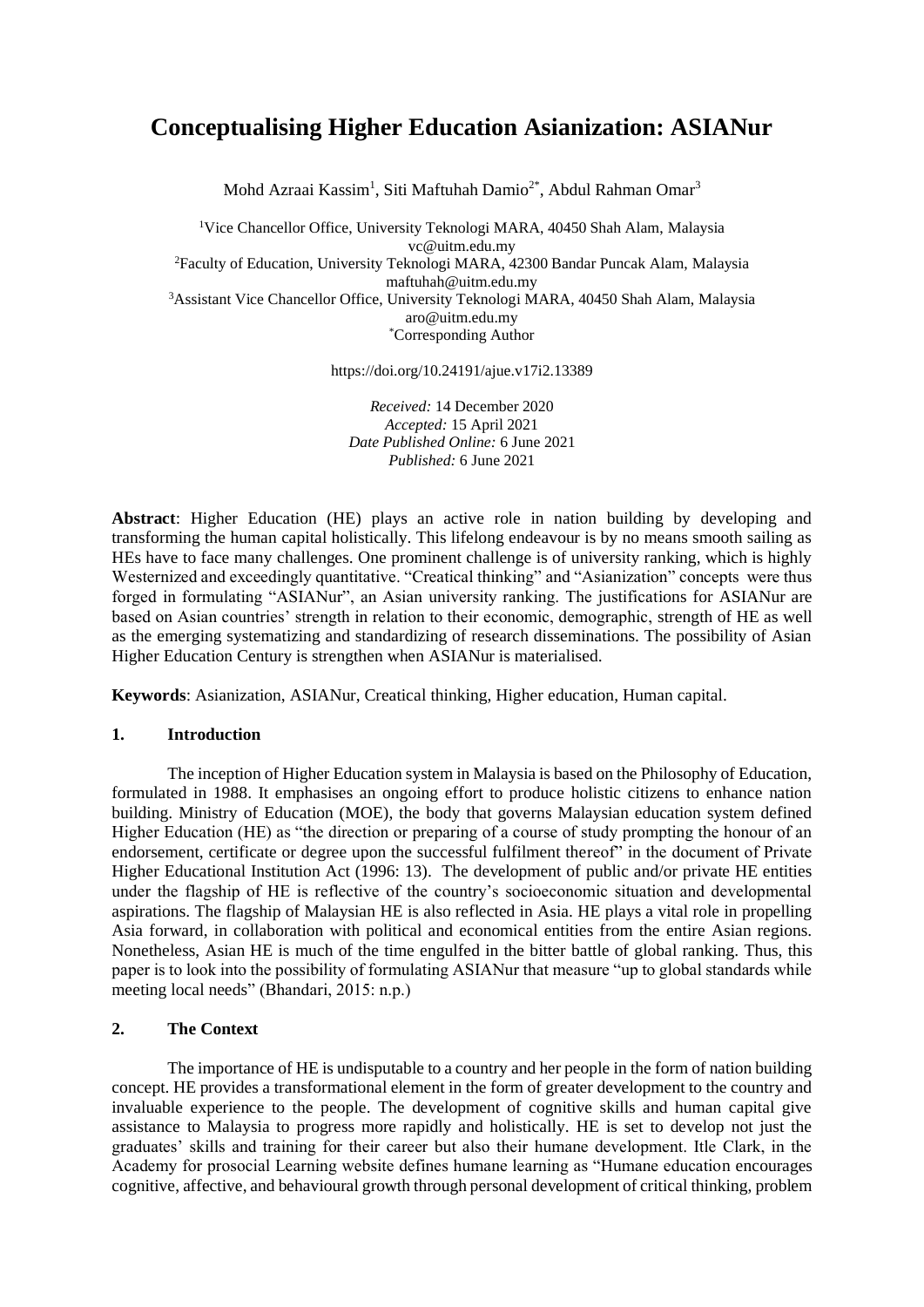solving, perspective-taking, and empathy as it relates to people, animals, the planet, and the intersections among them. Education taught through the lens of humane pedagogy supports more than knowledge acquisition, it allows learners to process personal values and choose prosocial behaviours aligned with those values." This concept of Human Education is seen as a bridge to balance the development of education in relation to technological development and value education.

The fostering of learning atmosphere by means of discourse and exposure to new or different ideas, cultures and way of thinking is of utmost importance, alongside with quality assurance of education (Azlan Philip Kinjawan, Yuen Fook & Jamian, 2020). The aspiration is for this learning to be lifelong so the individual and the country could keep on progressing. This progress in HE is to be transpired via the two HE blueprints introduced by MOE. The first is the National Higher Education Strategic Plan (NHESP) beyond 2020 and the second is the National Higher Education Action Plan (NHEAP) 2007–2010. The strategic plan of the blueprints encompasses four phases as follows: (1) Laying the foundation (2007–2010) (2) Strengthening and enhancement (2011–2015) (3) Excellence (2016–2020) (4) Glory and sustainability (beyond 2020).

However, achieving the aspirations is by no means smooth sailing. There are many challenges to the present situation of HE and one that prevails the most is in term of University ranking which is largely based on Western concepts. This is aptly voiced by Rajika Bhandari "Today, professional accomplishments of institutions and faculty are based on a system of merit that is largely Western based, with Western criteria and metrics that often place non-Western systems at a disadvantage, especially those Asian countries where English—the lingua franca of scientific innovation and enterprise—is not one of the dominant languages." (2015, n.p.)

Though English has been acknowledged as a global language, to be proficient in the language has its own challenges. The nuances of the language either in reading and writing play a major role in the learning process for the knowledge on nuances is normally taken as one of higher cognitive ability. The challenge in relation to English as a language of Western academe is further heightened as the nitty gritty of an academic writing has to be fulfilled. This is made even harder when the reviewers of the articles written are of Western background. Other languages used in the publication domain are normally not highly considered in the Western university ranking system. This is one criteria that has to be delved into by academicians and non-academicians alike.

There is quite a number of international university ranking systems available such as Center for World University Rankings, Leiden Ranking, Global University Ranking and a few others. However, three of the most prominent university ranking organizations are Academic Ranking of World Universities (ARWU), Quacquarelli Symonds (QS) World University Rankings and Times Higher Education (THE) World University Rankings. The performance indicators and weights used in the three international university ranking systems are presented in Table 1 (UNESCO, 2014: p. 114)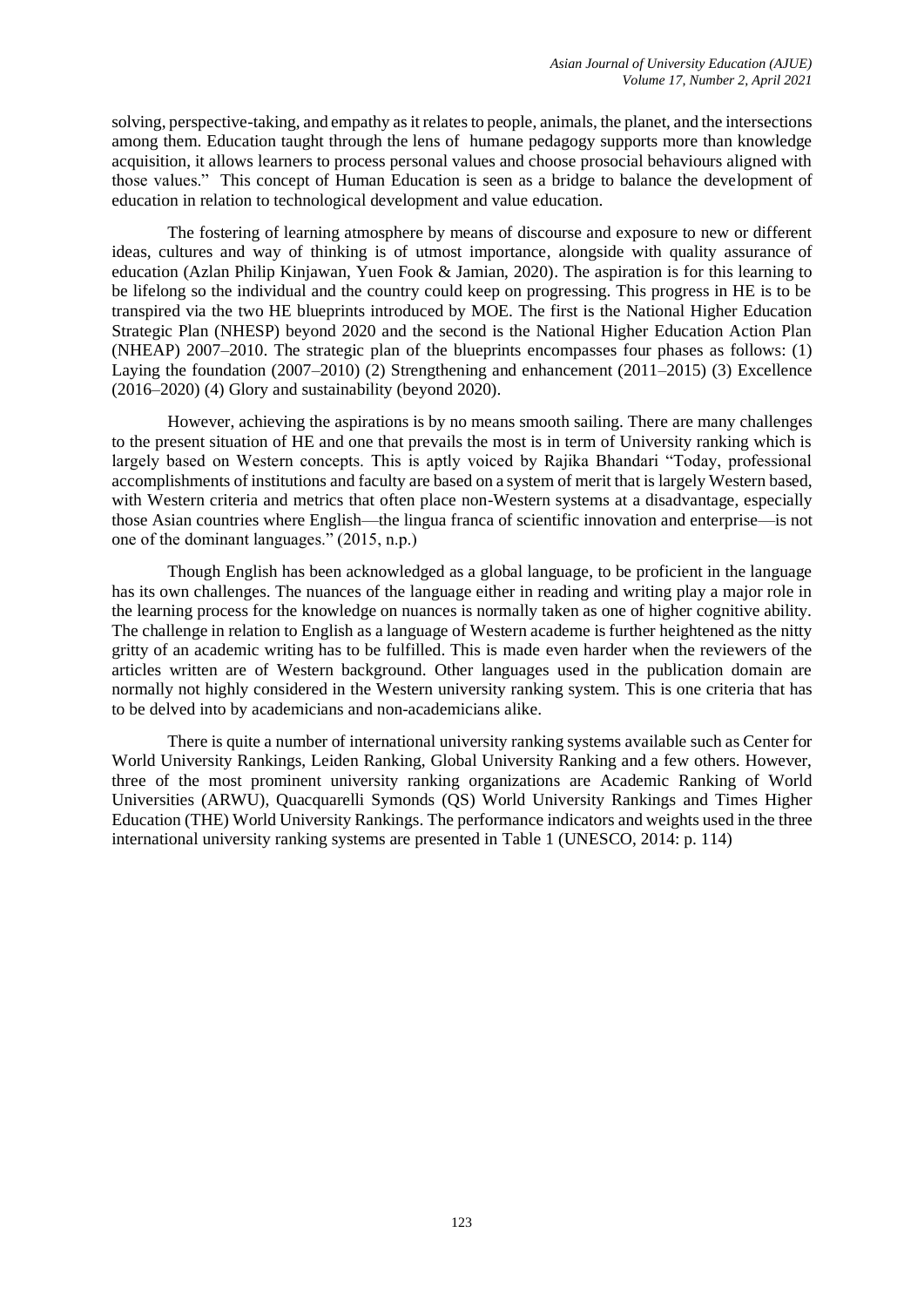| Table 1. Indicators And Weights Used In The Three International University Ranking Systems |  |
|--------------------------------------------------------------------------------------------|--|
|--------------------------------------------------------------------------------------------|--|

| <b>Ranking system</b>                                                      | <b>Criteria</b>                                                              | <b>Indicator</b>                                                                                                                                  | Weight |  |
|----------------------------------------------------------------------------|------------------------------------------------------------------------------|---------------------------------------------------------------------------------------------------------------------------------------------------|--------|--|
| <b>Academic Ranking of</b><br><b>World Universities (ARWU)</b>             | Quality of Faculty                                                           | Staff of an institution winning Nobel Prizes and Fields<br>Medals                                                                                 | 20%    |  |
|                                                                            |                                                                              | Highly cited researchers in 21 broad subject categories                                                                                           | 20%    |  |
|                                                                            | <b>Research Output</b>                                                       | Papers published in Nature and Science*                                                                                                           | 20%    |  |
|                                                                            |                                                                              | Papers indexed in Science Citation Index-expanded and<br>Social Science Citation Index                                                            | 20%    |  |
|                                                                            | Per Capita<br>Performance                                                    | Per capita academic performance of an institution                                                                                                 | 10%    |  |
|                                                                            | <b>Quality of Education</b>                                                  | Alumni of an institution winning Nobel Prizes and Fields<br>Medals                                                                                | 10%    |  |
| Quacquarelli Symonds (QS)                                                  | Academic reputation                                                          | QS Global Academic Survey                                                                                                                         | 40%    |  |
| <b>World University Rankings</b>                                           | <b>Employer reputation</b>                                                   | QS Global Employer Survey                                                                                                                         | 20%    |  |
|                                                                            | Citations                                                                    | Citations per faculty                                                                                                                             | 20%    |  |
|                                                                            | <b>Teaching quality</b>                                                      | Faculty student ratio                                                                                                                             | 10%    |  |
|                                                                            | Internationalization<br>Proportion of faculty members that are international |                                                                                                                                                   | 5%     |  |
|                                                                            |                                                                              | Proportion of students that are international                                                                                                     | 5%     |  |
| <b>Times Higher Education</b><br>(THE) World University<br><b>Rankings</b> | Teaching                                                                     | Academic reputation survey (teaching)                                                                                                             | 15%    |  |
|                                                                            |                                                                              | Staff-to-student ratio                                                                                                                            | 4.5%   |  |
|                                                                            |                                                                              | Doctoral to bachelor's degrees awarded                                                                                                            | 6%     |  |
|                                                                            |                                                                              | Number of doctorates awarded                                                                                                                      | 2.25%  |  |
|                                                                            |                                                                              | Institutional income scaled per academic                                                                                                          | 2.25%  |  |
|                                                                            | Research                                                                     | Academic reputation survey (research)                                                                                                             | 18%    |  |
|                                                                            |                                                                              | University research income                                                                                                                        | 6%     |  |
|                                                                            |                                                                              | Number of papers published in the academic journals<br>indexed by Thomson Reuters per academic                                                    | 6%     |  |
|                                                                            | Citations                                                                    | Citations (5 years)                                                                                                                               | 30%    |  |
|                                                                            | Industry income                                                              | Industry income                                                                                                                                   | 2.5%   |  |
|                                                                            | International outlook                                                        | Ratio of international to domestic students                                                                                                       | 2.5%   |  |
|                                                                            |                                                                              | Ratio of international to domestic staff                                                                                                          | 2.5%   |  |
|                                                                            |                                                                              | Proportion of a university's total research journal publica-<br>tions that have at least one international co-author and<br>reward higher volumes | 2.5%   |  |

Sources: Academic Ranking of World Universities, QS World Universities Rankings and Times Higher Education World University Rankings.

Methodically, all three systems are quantitatively driven. The qualitative element is either nonexistence or not made apparent. William Bruce Cameron (1963) in his book states that 'Not everything that counts can be counted, and not everything that can be counted counts'. This should spark a round of debate as quality is not of only those tangible but also the intangible. What lay beneath the surface matters. This is in line with the vision, mission and values of many higher education institutions whereby the success is not only in producing knowledgeable graduates in their specific field, but also graduates who are holistically balanced in values. This is conveyed via the mission, vision and values of selected universities in the Asian region to exemplify the point (Table 2).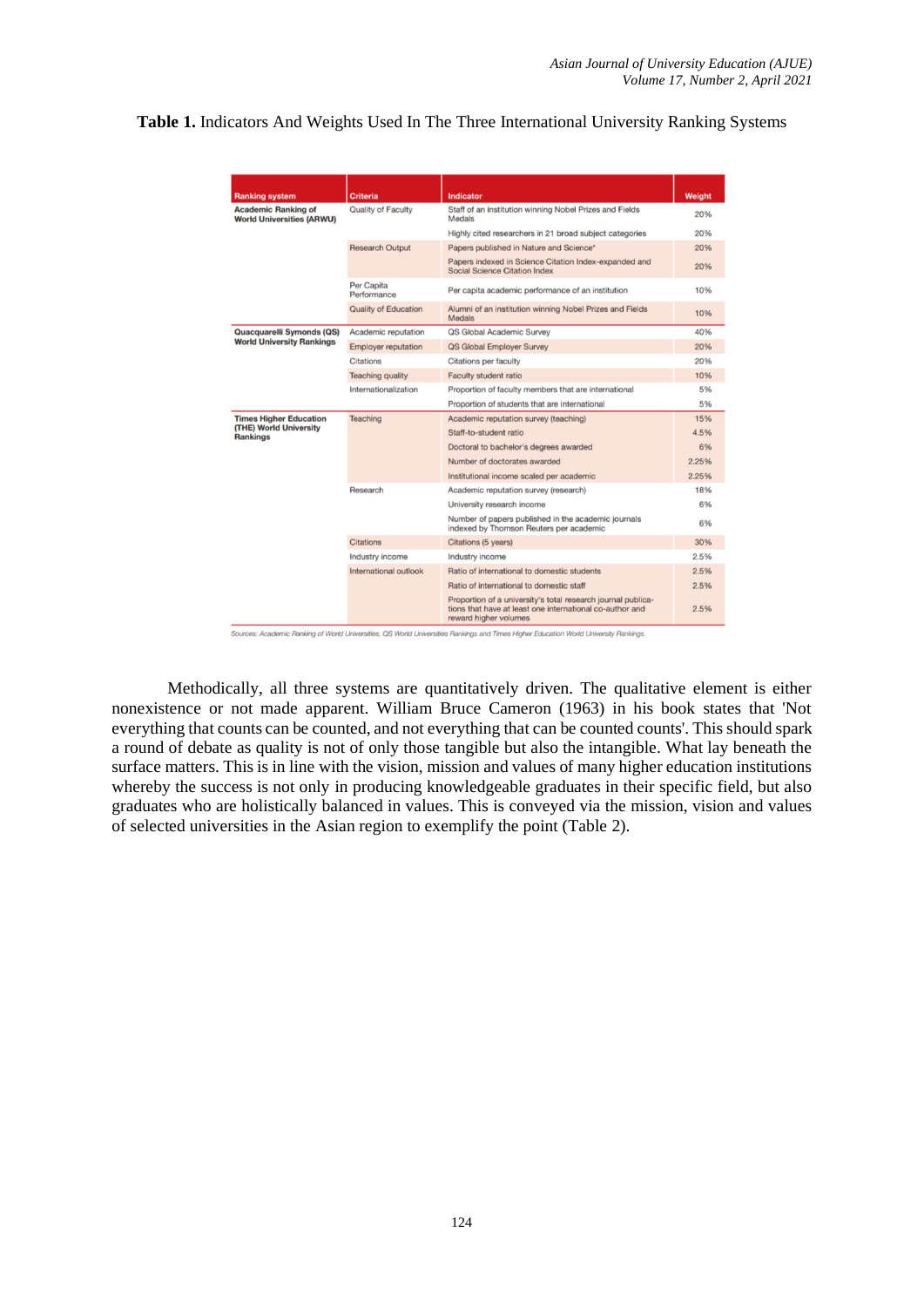| <b>University</b>                     | <b>Values</b>                                                                 |  |  |  |
|---------------------------------------|-------------------------------------------------------------------------------|--|--|--|
| National University of Singapore      | <i>innovation, resilience</i>                                                 |  |  |  |
|                                       | excellence, respect, integrity                                                |  |  |  |
| Hong Kong University of Science and   | Excellence, Integrity, and Academic Freedom                                   |  |  |  |
| Technology                            | Global Vision and Local Commitment                                            |  |  |  |
|                                       | Can-do Spirit                                                                 |  |  |  |
|                                       | Inclusiveness, Diversity, and Respect                                         |  |  |  |
| Indian institute of Technology Bombay | The core values adopted by the Institute as enduring                          |  |  |  |
|                                       | principles are <i>Integrity</i> , <i>Excellence</i> , <i>Accountability</i> , |  |  |  |
|                                       | Transparency, and Empathy.                                                    |  |  |  |
| The University of Tokyo               | The University of Tokyo aims to nurture global leaders                        |  |  |  |
|                                       | with a strong sense of public responsibility and a                            |  |  |  |
|                                       | pioneering spirit, possessing both deep specialism and                        |  |  |  |
|                                       | broad knowledge. The University of Tokyo aims to                              |  |  |  |
|                                       | expand the boundaries of human knowledge in                                   |  |  |  |
|                                       | partnership with society.                                                     |  |  |  |
| Seoul National University             | Building an Innovative Ecosystem of Knowledge                                 |  |  |  |
|                                       | Creating Knowledge-based Social Values                                        |  |  |  |
| Universiti Teknologi MARA             | Excellence                                                                    |  |  |  |
|                                       | Synergy                                                                       |  |  |  |
|                                       | Integrity                                                                     |  |  |  |

**Table 2.** Selected Asian Universities' Values (accessed on 2 March 2020)

The importance of what lay beneath the surface matters to the context of university ranking. The intangible is as important as the tangible. Thus, the inclusion of intangible dimension is essential in the ranking system for HE is not only about product but human development too. Therefore, there is a need for further deliberation in addressing this subjective judgement.

The reliability and validity of these two existing ranking systems (THE and QS) in Malaysia and to a larger ASEAN as well as ASIAN context may need reassessment. As much as universities are global entities (Eng Chye, 2008), they are more importantly a local entity that serves the need of the local people first before the international. With this in mind, there is a need for a "creatical thinking" (Anoop Swarup, 2019) to forecast a more meaningful future for the ASIAN university. The term Creatical thinking is defined as "A blend of critical and creative thinking in a single integrated approach to problem finding and solving that emphasizes students' ability to not only think critical about other people's ideas, but also to produce new, creative ideas of their own." (Ohler, 2013: p. 44). In the book "The Future is Asian", Parag Khanna made a strong point by saying " If the nineteenth century featured the Europeanization of the world, and the twentieth century its Americanization, then the twenty-first century is the time of Asianization." (2019, p. 1). Khanna further elaborated that Asianization is to mean "greater economic and political interdependence between Asian countries, and a return to a historical multipolarity, where no single nation has hegemonic dominance of the region." The thinking is for Asia as to be the first rather than to be the follower of others. It is therefore suggested for Asian HE to have its own university ranking apart from utilizing the existing global ranking systems (Cramer, Yoo & Manning, 2019).

#### **3. ASIANur**

This "creatical thinking" and "Asianization" concept could well be presented in HE sphere via an ASIAN university ranking. It could be conceptualised as ASIANur. It uses an ASIAN mould with the word ASIA to represent the continent and Nur to mean "light" in the HE entity. This is the right time, not just for consideration but for implementation (if there is ever an existing system). There are a few justifications to support the need for ASIANur.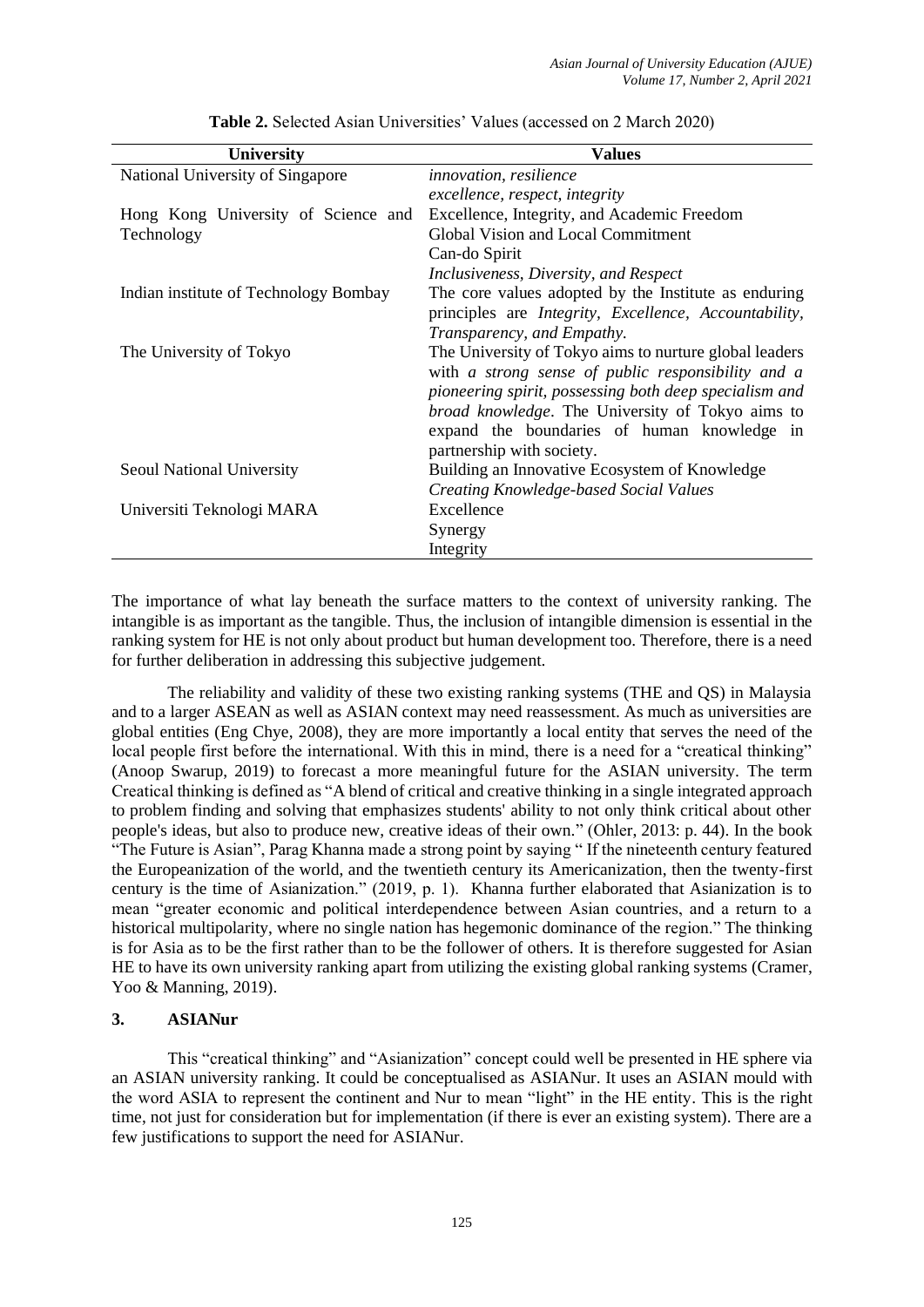The first, economic strength of Asian. The outlook for economic development of Asia is bright. Figure 1 shows the average annual GDP per capita growth by region. Putting together the GDP of East Asia, South Asia and Western Asia exemplifies the strength of Asian countries economic strength. This could have a trickle down effect on HE by means of allocation for the overall spending including research and development. Further deliberation of the economic strength shows more middle income group who are likely to spend more in education as education is highly regarded.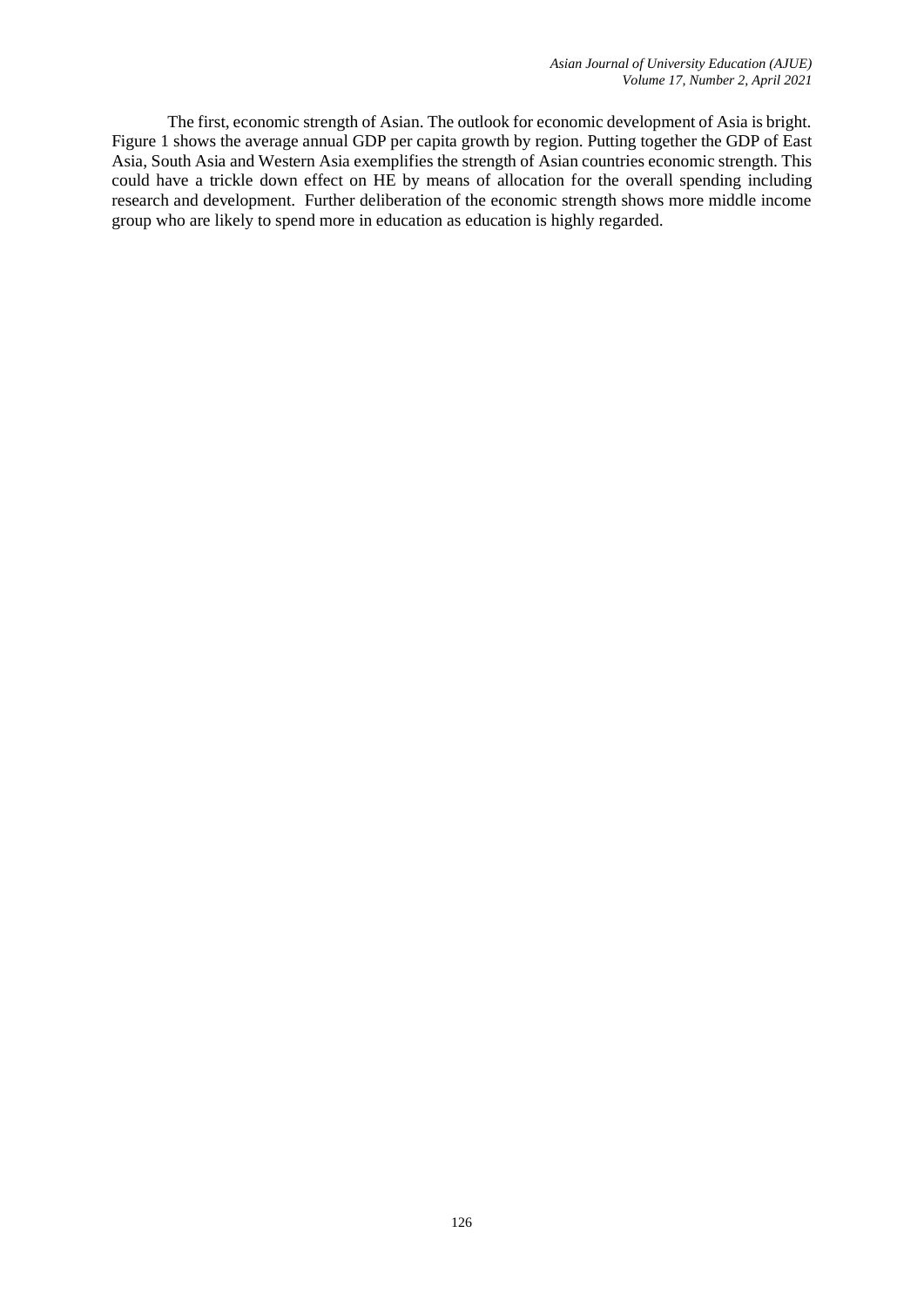

#### Average annual GDP per capita growth by region

Source: United Nations, World Economic Situation and Prospects 2018. **Fig.1** Average Annual GDP per Capita Growth by Region (Source: United Nations, World Economic Situation and Prospects 2018

The second is demographic strength of Asian. Asian has dominated the world population and ranked first for the last decade and the forecast of the population shows for Asia to remain in the first rank for the next three decades (Table 3).

|      | $\overline{1}$ |                |            |           |                      |        |                 |      |  |  |
|------|----------------|----------------|------------|-----------|----------------------|--------|-----------------|------|--|--|
|      |                |                |            |           |                      | Asia's |                 |      |  |  |
|      |                |                |            |           |                      | Share  |                 |      |  |  |
|      |                |                |            |           |                      | of     |                 |      |  |  |
|      |                | Yearly<br>$\%$ | Yearly     | Fertility | Urban                | World  | World           | Asia |  |  |
| Year | Population     | Change         | Change     | Rate      | Population           | Pop    | Population      | Rank |  |  |
| 2020 | 4,641,054,775  | 0.92 %         | 41,515,883 | 2.15      | 2,361,464,416 62.9 % |        | 7,794,798,739 1 |      |  |  |
| 2025 | 4,822,629,455  | 0.77 %         | 36,314,936 | 2.18      | 2,589,655,469 61.9 % |        | 8,184,437,460 1 |      |  |  |
| 2030 | 4,974,091,861  | 0.62%          | 30,292,481 | 2.22      | 2,802,261,893 60.8 % |        | 8,548,487,400 1 |      |  |  |
| 2035 | 5,096,362,035  | 0.49 %         | 24,454,035 | 2.24      | 2,998,511,347 57.3 % |        | 8,887,524,213 1 |      |  |  |
| 2040 | 5,188,948,607  | 0.36 %         | 18,517,314 | 2.25      | 3,176,508,579 58.4 % |        | 9,198,847,240 1 |      |  |  |
| 2045 | 5,253,195,095  | 0.25 %         | 12,849,298 | 2.27      | 3,335,589,401 57.1 % |        | 9,481,803,274 1 |      |  |  |
| 2050 | 5,290,263,118  | 0.14%          | 7,413,605  | 2.30      | 3,479,058,559 55.8 % |        | 9,735,033,990 1 |      |  |  |

**Table 3.** Asia Population Forecast (Source: Worldometer )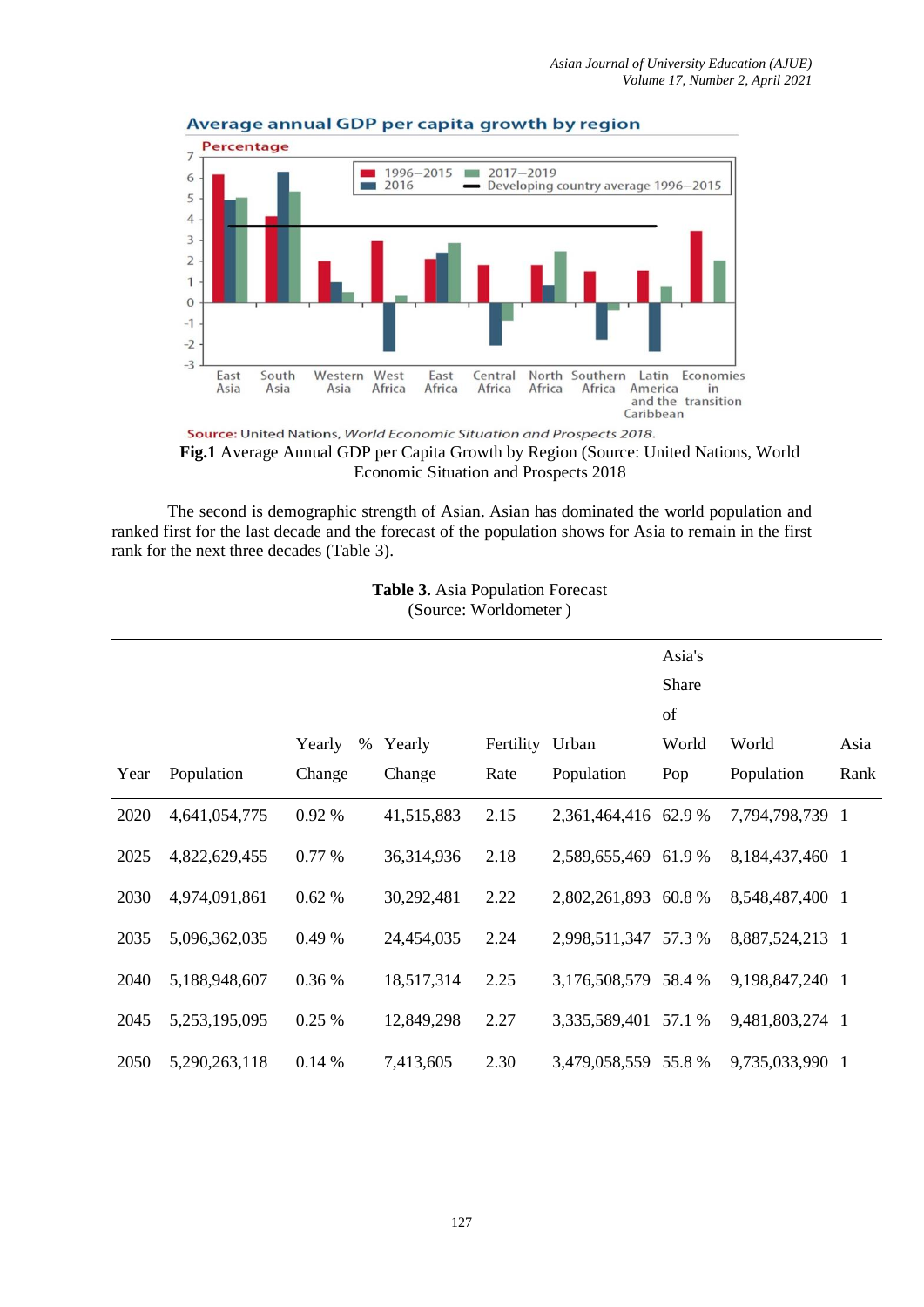The strength in numbers could then be translated to the strength in capacity (Figure 2). Asian could fill the number of students in HE straightforwardly as the distribution of the youth population up to 2060 remains high, comparatively speaking to other regions of the world. This is the age ready population for HE. Although the issue on trend of continuing HE outside of region is still present, the perspective is of minority and majority. A small fraction is likely to keep doing so while the majority is to opt for within the region. The introduction of ASIANur is hoped to convince people and industry players to believe that HE within the region is able to provide among the best human capital. This could help in blurring the concept that western human capital is always the best.



**Fig. 2** Distribution of Youth Aged  $15 - 24$ , by region, 1950 to 2060. (Source: United Nations (2013) World Population Prost: the 2012 Revision)

**Fig. 2** Distribution of Youth Aged  $15 - 24$ , by region, 1950 to 2060. (Source: United Nations (2013) World Population Prospect: the 2012 Revision)

The third is existing HE strength of Asian. This is exemplified by Asian university alliance (AUA) with its 15 founding members. AUA missions are AUA will increase the accessibility of educational resources among member institutions in an effort to cultivate future leading talents.

- o AUA will serve as a platform for an innovative collaboration ecosystem between academia, government, and industry.
- o AUA will enhance existing ties and facilitate new links among member institutions and foster a multicultural learning environment, specifically through increased educational and research and exchanges.

The first criteria in becoming a member of AUA, as stated in the website is that geographically the applicant university must be a university located in Asia. ASIANur could tap on this existing establishment to kickstart the movement. Another Asian HE strength is in term of keeping tab with HE research assessment. The example is the Malaysian Research Assessment Instrument (MyRA) which has been in used since its conception in 2006. MyRA uses a 6-Star rating system and a panel of trained auditors Document-audit and Site-audit all participating HE. This assessment system is an evidence of the Asian HE competency in to be the trend setter in producing better ranking systems and procedure implementation.

The fourth is emerging systematizing and standardizing procedure in the light of COVID-19 Pandemic. This pandemic has created many new dimensions to the world of HE. Universities across Asia are learning many valuable lessons in managing the teaching and learning, management and leadership of their institutions. This is, to a certain extent, is a plus point as it helps to strengthen the HE existence to the recent need of university learning. This is intensified even further by some bolder step taken by some ministries of the Asian countries. This is exemplified by the General Office of the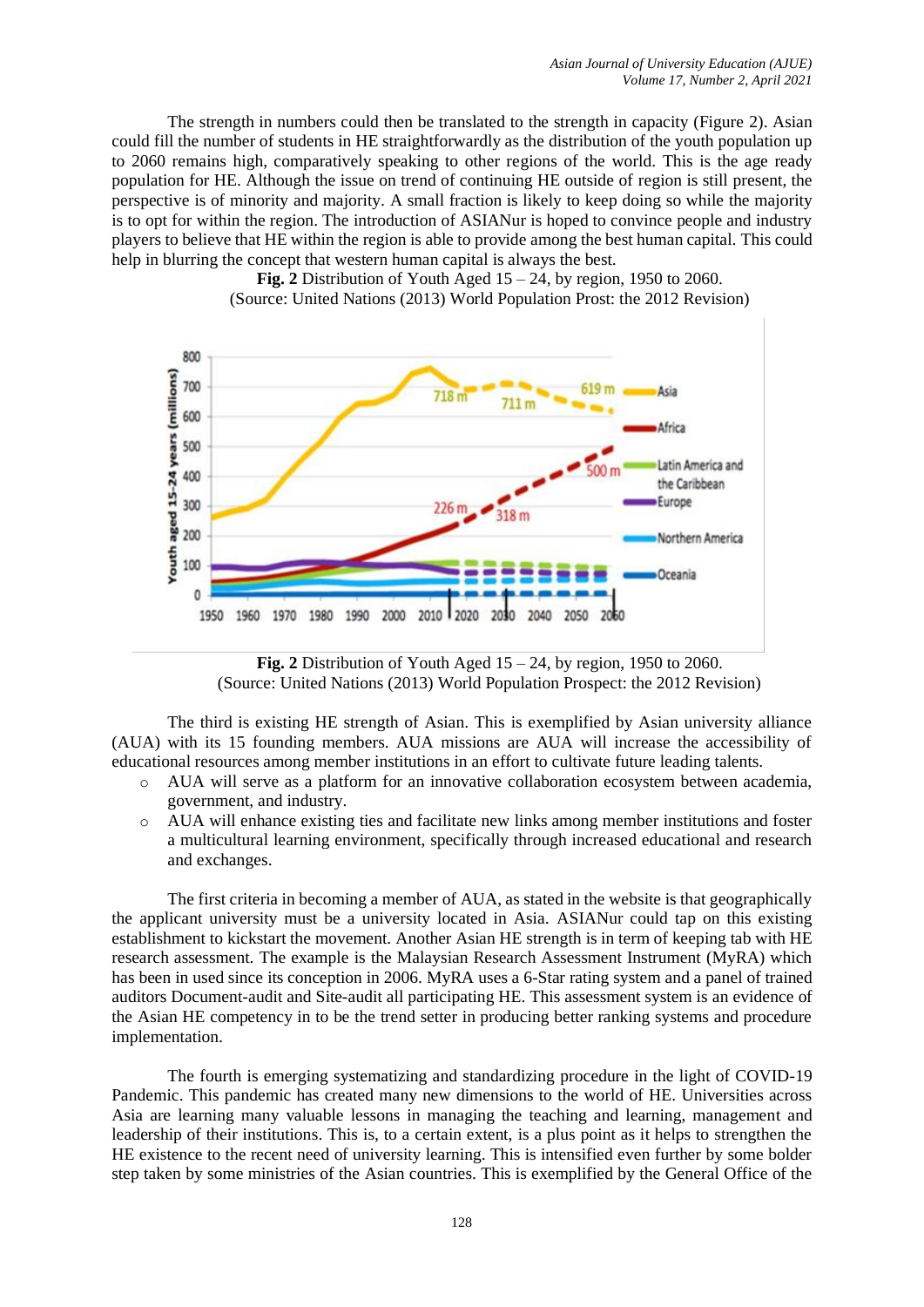State Council of China that released The Scientific Data Management Measures. Through two of her ministries, namely, Ministry of Education and Ministry of Science and Technology, effort are multiplied to lessen their reliance on Science Citation Index (SCI), a Philadelphia and London-based company owned by Clarivate Analytics. In a 2018 conference, President Xi Jinping (as cited in Guillermo J Creus, March 21, 2020) mentioned that "academic standards in higher education institutions could not just be led by Western standards and stressed that China should have its own academic standards and norms. The aim was to establish an evaluation system to stimulate research that could be used to solve Chinese problems." The contribution of research is to be assessed more on their impact on society and country rather than the SCI. The dissemination of the research findings is via a nationally open repository. The forward move and experience of China could be a mould for the systematizing and standardizing the management of scientific data and publication of ASIANur university ranking system

These strengths of Asian economic, demographic and existing HE demonstrate and confirm for the need to develop ASIANur in the nearest future possible. This ASIANur innovation is an example of "disruptive innovation" (Clayton M. Christensen 1997). Disruptive innovation is "an [innovation](https://en.wikipedia.org/wiki/Innovation) that creates a new [market](https://en.wikipedia.org/wiki/Market_(economics)) and [value network](https://en.wikipedia.org/wiki/Value_network) and eventually disrupts an existing market and value network, displacing established market-leading firms, products, and alliances" (Ab Rahman, Airini, et al, 2017: p. 112).

The approach to this innovative disruption could be carried out by adopting Kotter 8-step model for change (2014) in his book Innovate. The 8-step model is presented in Figure 3. This paper has thus taken the first step in presenting the urgency and capability of Asian HE to spear heading an Asian mould university ranking.



**Fig. 3** Kotter 8-step Model for Change

### **4. Conclusion**

HE in Malaysia, ASEAN and ASIA is continuously in demand among the population as the future outlook could well depend on it. The recent term "the Asian Higher Education Century" (Altbach, 2015) shows the pertinent role Asian is playing in the education sphere. ASIANur could be the lifeline for hybridising and strengthening HE in Asia. The possibility of transpiring this theory to praxis is enormously strong and one of the strongest approach is through ASIANur and thus making it possible for Asian Higher Education Century to materialise.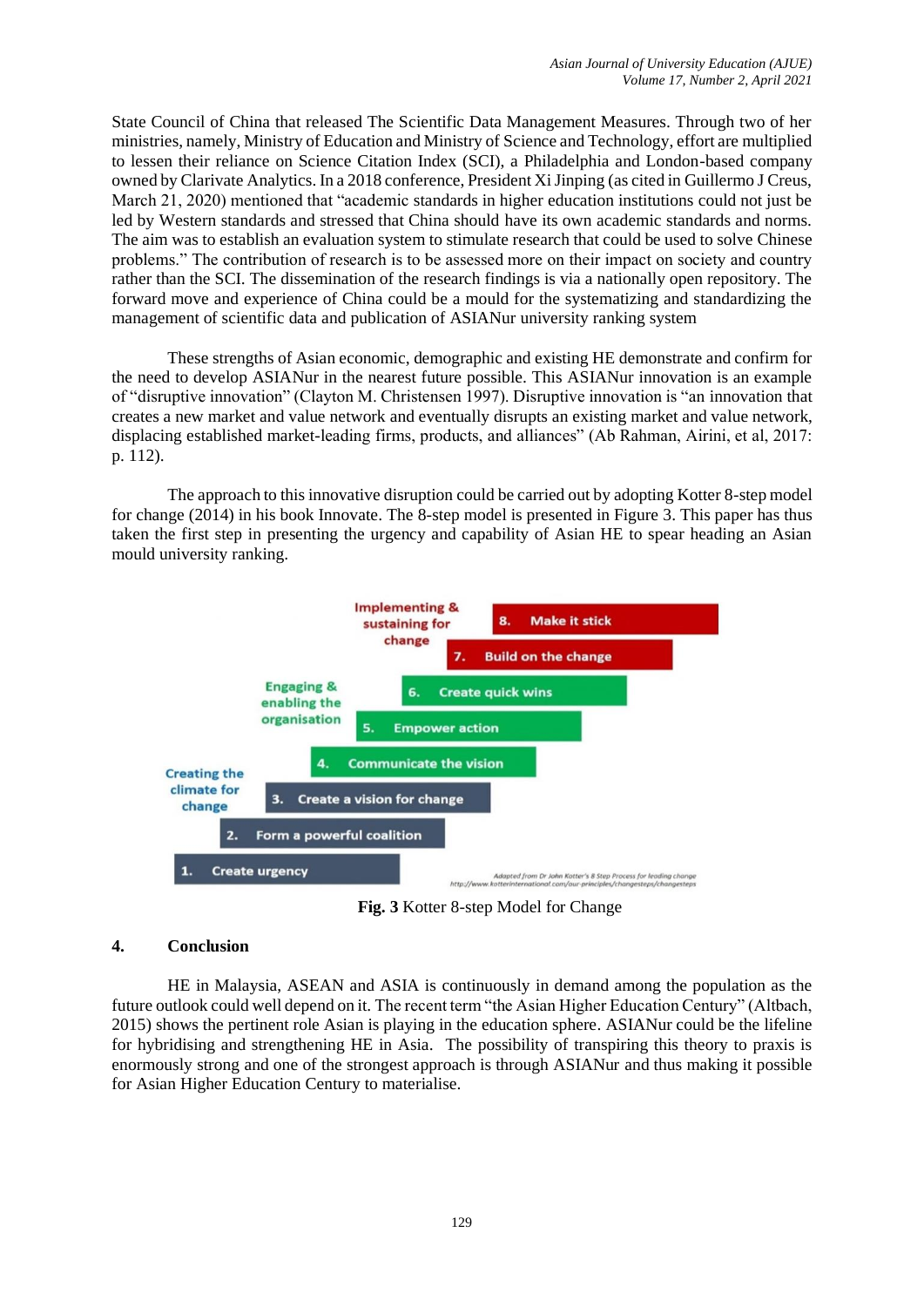## **5. References**

- Airini, A. B., Umar, Z. A. H. & Chin, T. A. (2017). Emerging technologies with disruptive effects: A review. *PERINTIS eJournal, 7*(2). pp. 111-128. Retrieved march 19, 2020.
- Altbach, P. (2015). The Asian higher education century?. *International Higher Education, (59),* <https://doi.org/10.6017/ihe.2010.59.8493>
- Asian University Alliance. (2020). Retrieved March 19, 2020, from<http://www.asianuniversities.org/>
- Azlin, A. P. K., Chan, Y. F., & Leele, S. J. (2020). The Malaysian school inspectorate as an institution of quality assurance in education through the framework of knowles' process enneagram. *Asian Journal of University Education, 16* (2),<https://doi.org/10.24191/ajue.v16i2.10285>
- Bhandari, R., & Lefebure, A. (2015). Asia: The next higher education superpower? [https://www.iie.org/Research-and-Insights/Publications/Asia-The-Next-Higher-Education-](https://www.iie.org/Research-and-Insights/Publications/Asia-The-Next-Higher-Education-Superpower)[Superpower](https://www.iie.org/Research-and-Insights/Publications/Asia-The-Next-Higher-Education-Superpower)
- Cameron, W. B. (1963) *Informal Sociology*. New York, Random House
- Clark, I. (2020). Cultivating Compassion and Empathy. Academy of prosocial learning. <https://www.prosocialacademy.org/>
- Clayton Christensen (1997). *[The innovator's dilemma: When new technologies cause great firms to fail.](https://archive.org/details/innovatorsdilem000chri)* [Harvard Business School Press:](https://en.wikipedia.org/wiki/Harvard_Business_School_Press) Boston, Massachusetts, USA
- Cramer, K. C., Yoo, H. & Manning, D. (2017). Ranking Japan's institutions of higher education,: A comparative analysis. *Asian Journal of University Education*, 15 (2), pp. 12-26.
- General Office of the State Council of China (2018). *The scientific data management measures*. [http://www.gov.cn/zhengce/content/2018-04/02/content\\_5279272.htm](http://www.gov.cn/zhengce/content/2018-04/02/content_5279272.htm)
- [Guillermo,](https://www.universityworldnews.com/fullsearch.php?mode=search&writer=Guillermo+J+Creus) J. C. (2020). Will others follow China's switch on academic publishing? <https://doi.org/10.34193/EI-A-5936>
- Hong Kong University of Science and Technology. (2020).<https://www.ust.hk/home>
- Indian Institute of Technology Bombay. (2020).<http://www.iitb.ac.in/>
- Khanna, P. (2019). *The future is Asian: Global order in the twenty-first century*. Simon & Schuster: India
- Kotter, J. P. (1995). Why Transformation Efforts Fail. *Harward Business Review*, pp. 59–67.
- Ministry of Education. (MOE). (2013). *Malaysia education blueprint 2013-2025*. Putrajaya: Ministry of Education Malaysia.
- Ministry of Education. (MOE). (2015a). *Malaysia education blueprint (higher education) 2015-2025.* Putrajaya: Ministry of Education Malaysia.
- Ministry of Higher Education Malaysia .(2007). *The transformation of higher education document,* Putrajaya: Ministry of Higher Education Malaysia.
- Ministry of Higher Education Malaysia. (2018). *National higher education strategic plan (NHESP) beyond 2020*. Putrajaya: Ministry of Education Malaysia
- National University of Singapore. (2020)[. http://www.nus.edu.sg/](http://www.nus.edu.sg/)
- Ohler, J. (2013) The uncommon core, *Educational Leadership*, *70* (5), pp 42-46.
- QS Higher Education System Ranking (QS). (2019). [https://www.qs.com/top-higher-education](https://www.qs.com/top-higher-education-systems-in-the-world/)[systems-in-the-world/](https://www.qs.com/top-higher-education-systems-in-the-world/)
- Seoul National University. (2020).<https://en.snu.ac.kr/>
- Swarup, A. (2019). *Give nonkilling a chance: Are nonkilling societies possible?.* Konark Publishers Pvt. Ltd; India
- Tan E. C. (2008) Globalisation of education: The experience of the National University of Singapore. *Asian Journal of University Education*, *4*(1) pp. 49-55.
- Times Higher Education World University Ranking (THE). (2019). <https://www.timeshighereducation.com/world-university-rankings>
- United Nations. (2015). *Population Facts*. [https://www.un.org/esa/socdev/documents/youth/fact](https://www.un.org/esa/socdev/documents/youth/fact-sheets/YouthPOP.pdf)[sheets/YouthPOP.pdf](https://www.un.org/esa/socdev/documents/youth/fact-sheets/YouthPOP.pdf)
- United Nations, World Economic Situation and Prospects. (2018). *Average annual GDP per capita growth by region*. [https://www.un.org/development/desa/dpad/wp](https://www.un.org/development/desa/dpad/wp-content/uploads/sites/45/publication/WESP2018_Full_Web-1.pdf)[content/uploads/sites/45/publication/WESP2018\\_Full\\_Web-1.pdf](https://www.un.org/development/desa/dpad/wp-content/uploads/sites/45/publication/WESP2018_Full_Web-1.pdf)
- Universiti Teknologi MARA. (2020).<https://www.uitm.edu.my/index.php/en/>